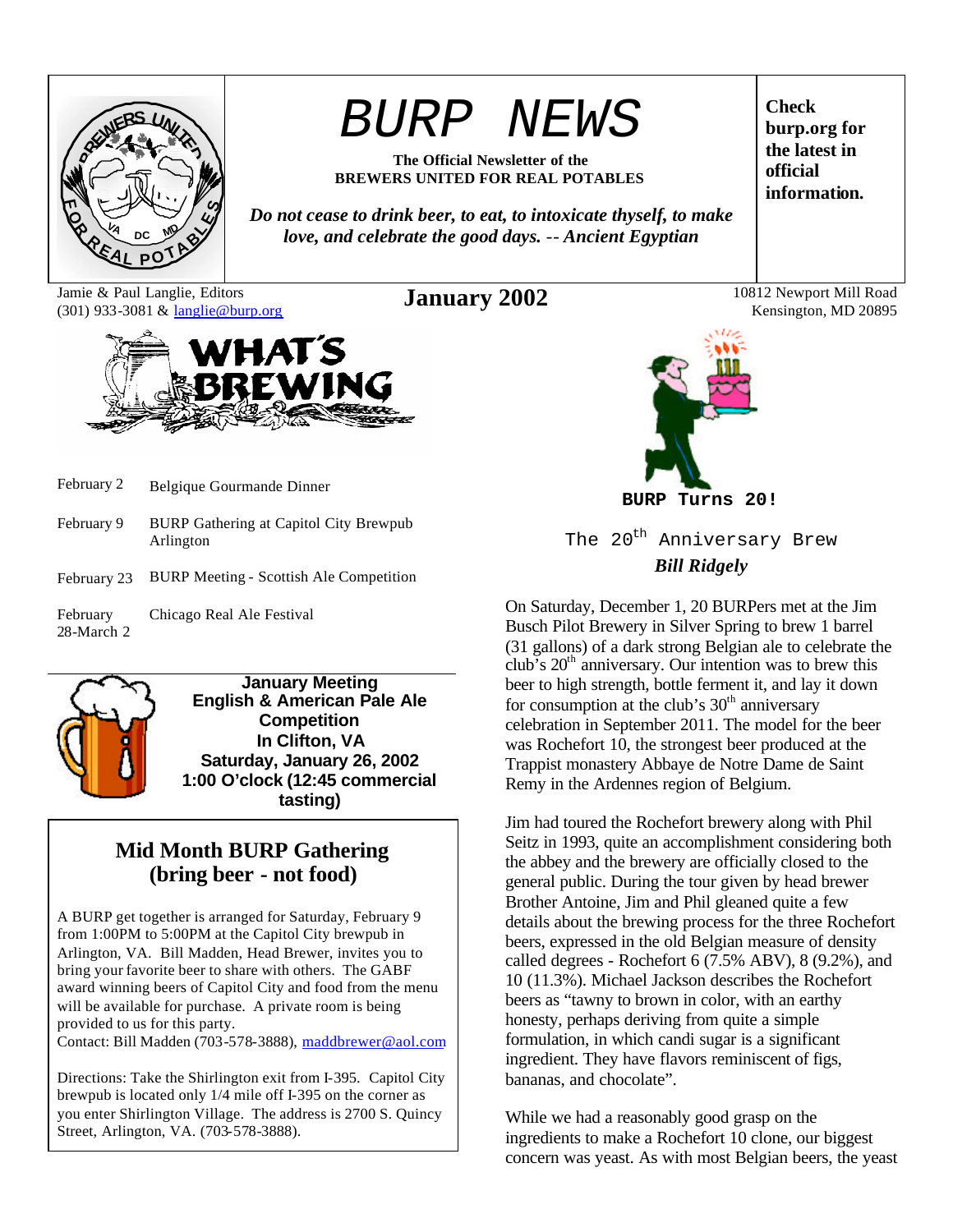strain contributes a large measure of the desired character to the final product. Complicating this was the fact that Rochefort used two strains to ferment its beers. We weren't certain we could come up with a single yeast or a multiple strain yeast that would produce the flavor profile we were seeking.

Bruce Bennett, who served as our project coordinator, contacted Chris White of White Labs, one of the premier purveyors of yeast to both homebrewers and the brewing industry. Chris indicated that he did indeed have the Rochefort yeast in his bank and would be happy to provide it for us in pitching quantity. A sufficient quantity was placed on order (in our case, a 2 barrel pitching quantity to allow for the high gravity of the beer).

Jim worked out a recipe based on his reminiscences from the brewery tour. He also provided a large portion of the malt bill as well as the coriander. Dave & Becky Pyle, on behalf of Hop Union, contributed Styrian Goldings hops. Victory Brewing Co in Downingtown, PA contributed the Munich malt, Hallertau hops, yeast nutrient, and additional expertise. The BURP Club picked up the cost of the yeast, flaked maize, dehusked carafa, and candi sugar as well as the 750 ml bottles in which the beer will eventually be packaged.

Brew day arrived bright, sunny, and warm – certainly one of the nicest December days ever in the DC area. Alison Skeel got us all started with an excellent brunch consisting of sandwiches, a crockpot full of homemade chili, and other fine edibles. Alan Hew soon arrived and enticed our taste buds with his wonderful homemade Belgian frites. We began the brew at noon, and all work (including cleanup) was completed by 6:00 PM – a very efficient brew day.

The resulting beer was a bit lower in original gravity than we had anticipated – more in the range of a Rochefort 8 than 10. However, the final product should more than meet our expectations.

#### **BURP's Big Brew 2001**

Ingredients for 1 bbl: 80.0 lbs pilsner malt 4.2 lbs caramunich malt 2.0 lbs flaked maize 0.8 lbs dehusked carafa (in lauter) 15.0 lbs amber (brown) candi sugar (in kettle) 120.0 gms Hallertau hops (4.4% AA) – 5 IBU 264.0 gms Styrian Goldings hops (4.0% AA) – 15 IBU 4.0 gms Breaklight (Added 15 minutes from knockout) 5.0 gms yeast nutrient (Added 15 minutes from knockout)

White Labs Belgian Abbey IV (WLP540) yeast (2 bbl pitching quantity)

O.G. – 1.095, F.G. – Around 1.020 (Fermentation still slightly active as of this writing)

#### Procedure:

Mash-in 22 gallons water at 154 degrees F to achieve 140-145 degree F beta amylase rest. Hold for 30 minutes, then ramp up to 154 degrees F for 60 minute alpha amylase rest. Ramp up to 170 degrees F for mashout.

Transfer mash to lauter tun and add dehusked carafa. Sparge with sufficient 170 degree F water to obtain 36 gallons of wort. Bring wort to boil and add Styrian Goldings hops. After 40 minutes of boil, add Hallertau hops and candi sugar. After 45 minutes of boil, add Breaklight and yeast nutrient. Knockout after 60 minutes and add crushed coriander.

Using counterflow chiller, chill wort to 70 degrees F and transfer to open fermenters. Oxygenate well using pure oxygen. Pitch yeast and ferment at 80-85 degrees F.

Note: Fermentation effectively stalled after the third day at 1.040 gravity. This phenomenon was also seen by others who brewed using slurry from the big brew. No explanation could be provided by Chris White, but we felt that perhaps the yeast provided included one of the two Rochefort strains but not the second.

To finish the beer, Jim transferred it into corny kegs and added a fresh slurry of Hop Devil yeast from Victory Brewing. This appeared to do the trick. At the time of this writing, the beer had fermented down to 1.020 gravity and was resting comfortably in Jim's 1 bbl unitank.

Additional fresh yeast will be added when the beer is bottled in mid-January. Each bottle will be corked and capped to retain freshness as long as possible, and special labels will be added to mark the occasion. It is anticipated that at least a few bottles will be consumed over the years to test the beer's viability prior to the club's  $30<sup>th</sup>$  anniversary.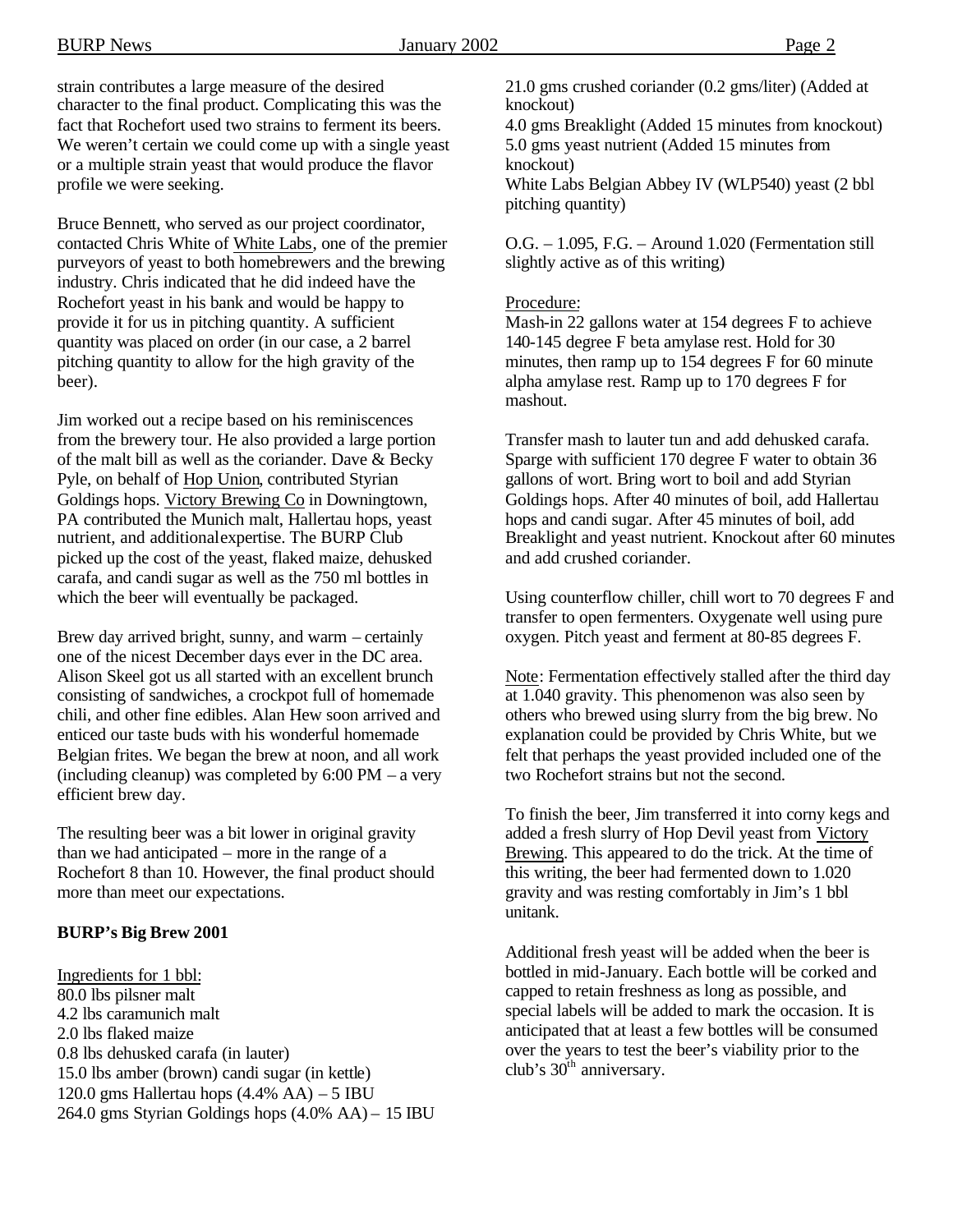

**Primary Fermentations** *Bill Ridgely, Fearless Leader*

BURP finished its  $20<sup>th</sup>$  anniversary year with a flourish. The 5<sup>th</sup> Real Ale Competition and Festival was a rousing success despite a smaller number of entries this year – 27 total. Many thanks go to Andy Anderson and Tom Cannon for organizing the competition and festival as well as providing the real ale education session at the meeting on Saturday. Thanks also to all of the stewards and judges who worked hard to make the competition a success. Wendy and I thoroughly enjoyed hosting once again, and we were proud to accept the championship cup, which now sits prominently on our fireplace mantle. Finally, many thanks to Bags Howard and the members of "Barrelhouse Brawl" for performing at the Real Ale Fest on Saturday. They put on a great show for tips (and free beer) alone, and I hope they'll come back to entertain us again next year.

On Sat, Dec 1, about 25 BURPers converged on Jim Busch's Pilot Brewery to brew our special anniversary beer. Details are elsewhere in this newsletter, but I'd like to thank several people in particular who made significant contributions to this event. First, thanks to Jim for providing the venue, equipment, and expertise in the brewing of strong Trappist-style Belgian ales. Jim also contributed a significant proportion of the malt bill for the beer. Thanks also to Bruce Bennett for coordinating the brewing session and arranging with White Labs for the yeast, and thanks to Alison Skeel and Alan Hew for providing lunch and other delectable munchies for the assembled masses. Ingredients for the brew were also contributed by Dave & Becky Pyle of Hop Union and our friends Bill & Ron at Victory Brewing Co in Downingtown. It was a team effort, and all who attended pitched in to make it a real success. We'll be returning to Jim's brewery in mid-January to package the product and put it down for 10 years in anticipation of our 30<sup>th</sup> anniversary celebration in 2011.

The final event of the BURP year was the Holiday Banquet, held for the first time at American Legion Post #139 in Arlington. This turned out to be a great location

– accessible by both car and metro. The hall was large and cozy, and the staff was friendly and helpful. Some fabulous dishes were contributed by BURP members, along with some tasty and creative holiday beers and ciders. We reflected on the year's triumphs and tragedies, and we recognized those who contributed to our success in 2001. A special thank you went to our outgoing webmaster, Lynn Ashley, for five years of exemplary service operating the best homebrew club website in the country.

I look forward to another year of great BURP events. Hope you all have a happy and healthy new year. See you on the  $26<sup>th</sup>$ . Cheers!

 $\sim$ **BURP EDUCATION UPDATE**

#### *Wendy Aaronson, Minister of Enlightenment*

2002 BJCP EXAM PREPARATION CLASS: Fourteen enthusiastic participants will begin the BJCP exam preparation class on January 13. Some of the participants are new to BURP but are active members of GABS in Gaithersburg and the Worthogs in Herndon, so we are looking forward to welcoming them to BURP. This is a great opportunity for these individuals to spread their knowledge to their clubs. The BJCP class is 13 sessions and 2 practice sessions, so it is a real commitment. However, BURP has been real successful in that everyone who has taken the class has passed the exam. Some have even passed with scores over 80. The lead-off instructor will be Tom Cannon, and I'm sure Robert Stevens will be glad to initiate class participants into judging beers at the monthly club competition.

JANUARY COMMERCIAL BEER TASTING: Can you tell the difference between a British and American pale ale? As you know, the beer style that will be judged at the January 26 meeting is pale ale. Instead of a standard discussion on pale ales, we will have a blind tasting. We will briefly talk about the style guideline, and then we will blindly taste 5-6 commercial examples and match them up with descriptions of the beer obtained from a number of sources. This is not easy, but it is a good exercise in identifying what you are tasting and matching it up with descriptions. Besides, it is a way to have fun with a style that most people have some knowledge about and brew. The tasting will begin promptly at 12:45 p.m.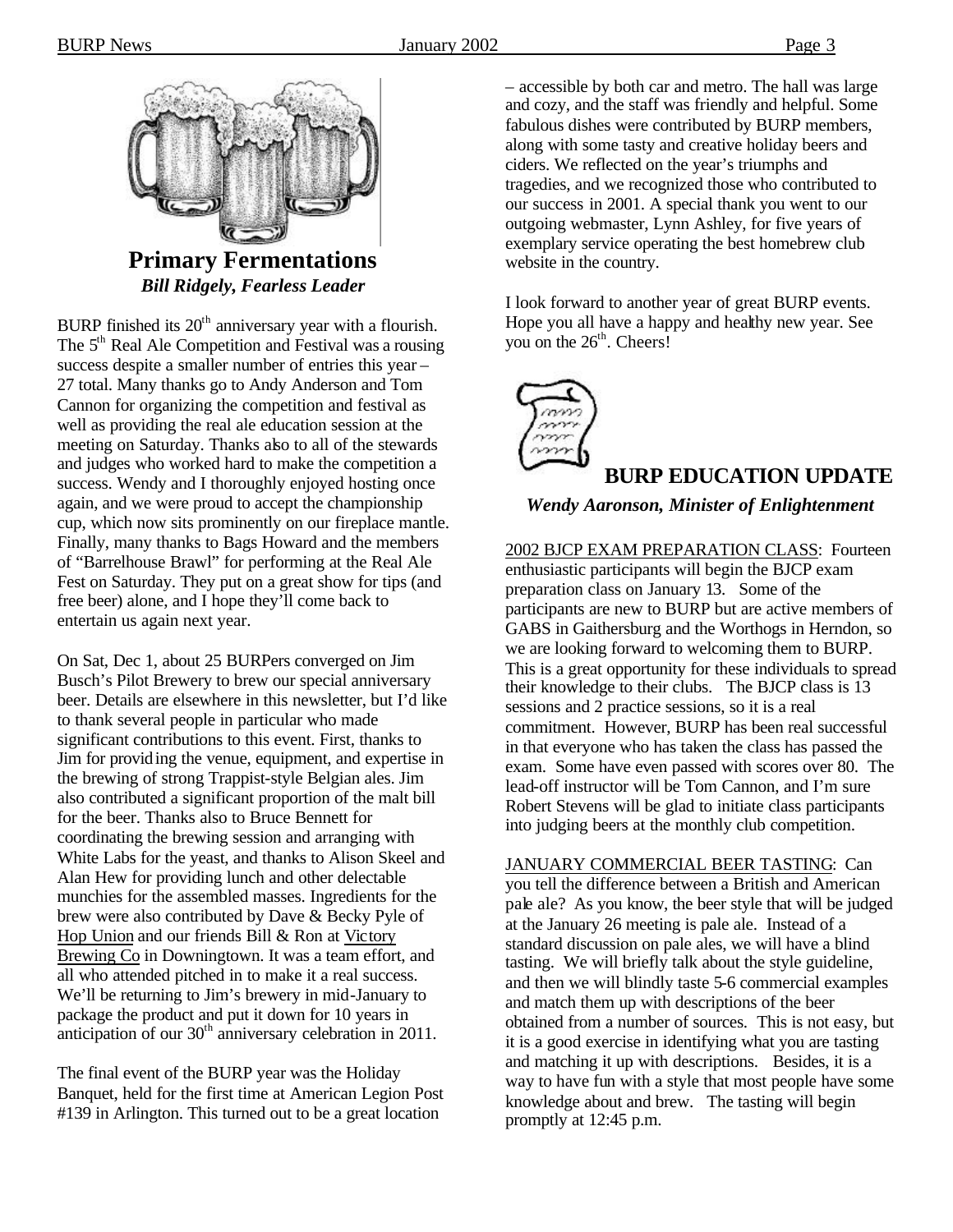

**Culture corner** *Alison Skeel, Minister of Culture*

December Holiday Beer Contest Winners

1<sup>st</sup> - Bill and Wendy

 $2<sup>nd</sup>$  - Bill deGraffenreid

3<sup>rd</sup> - Mike Horkan

In December, BURP also hosted the AHA Club Only Mild Competition. We had 32 entries (including Andy Anderson's, representing BURP). Results:

1<sup>st</sup> - Alpha Mild by Bob and Janice Krueger, Sterling Heights, MI of Clinton River Association of Fermenting Trendsetters (CRAFT)

2<sup>nd</sup> - Ed's No-Sparge Mild Ale by Ed D'Anna, Niagara Falls, NY of Niagara Association of Homebrewers

3<sup>rd</sup> - Mild Ale by Eric Armstrong, Ames, Iowa of Iowa Brewers' Union (IBU)

#### January Competition

In January we'll be judging only English and American Pale Ales. Those are Categories 4C and 6A in the BJCP Guidelines; 6A and 6B in the BURP reference guidelines on the BURP website. Please have your entries (2 bottles, no draft) at the meeting by 1:30.

#### Upcoming Competitions

February will be Scottish Ales, including Strong. March will be Stout.

# **? ? ? ? ? ? ? ? Rydlun's RYDler**

*The answer for the World class beers, is found on page 11. NOW how many and in what order can you tick off the top REGIONAL & CRAFT BREWERIES in USA?*

*THIS TOO, is changing; so look for an answer in February.*



My intent is to organize a few beer tours in 2002 for BURP members. At this point it is helpful to learn who may be interested in participating so that your input gets included regarding destinations and dates of travel. A trip to Greece in October is established. Other trip ideas are for a barge trip on canals in Europe, a bike tour in the flatlands of eastern England, and there's always the possibility of having another tour in the Belgium / Netherlands area. Dates for these proposed trips need to be determined. Is there a trip idea that you would like to offer? I'd like to hear about your interests. -Craig Somers (301-423-0380), craigsbike@burp.org

# **The Quest for the Origin of Beer**

The search commences in Greece, and the dates of travel are from September 28 to October 14, 2002. Captain Chuck Popenoe is seeking a crew to man a rented sailboat for a cruise around the Greek isles in the Aegean Sea. Those who wish to can bring bicycles in order to explore areas outside of our ports of call. Contact: Craig Somers or Chuck Popenoe.

### **Belgique Gourmande Dinner**

On Saturday, February 2, 2002 at 6:30PM there will be a BURP dinner at the Belgique Gourmande restaurant (703-494-1180) in Occoquan, VA. BURP has a reservation for 32+ people, and there are still several seats available. Expect to have a leisurely dinner, and sample many Belgian beers. The Belgique Gourmande restaurant is about a half hour drive south of DC just off Route 95. Check out their menu, beer list and driving directions at this web site: http://www.mnsinc.com/belgique/. To reserve a seat, please e-mail Craig Somers (301-423-0380) at: craigsbike@burp.org

P.S. Anyone interested in biking to this event can contact Craig Somers for details.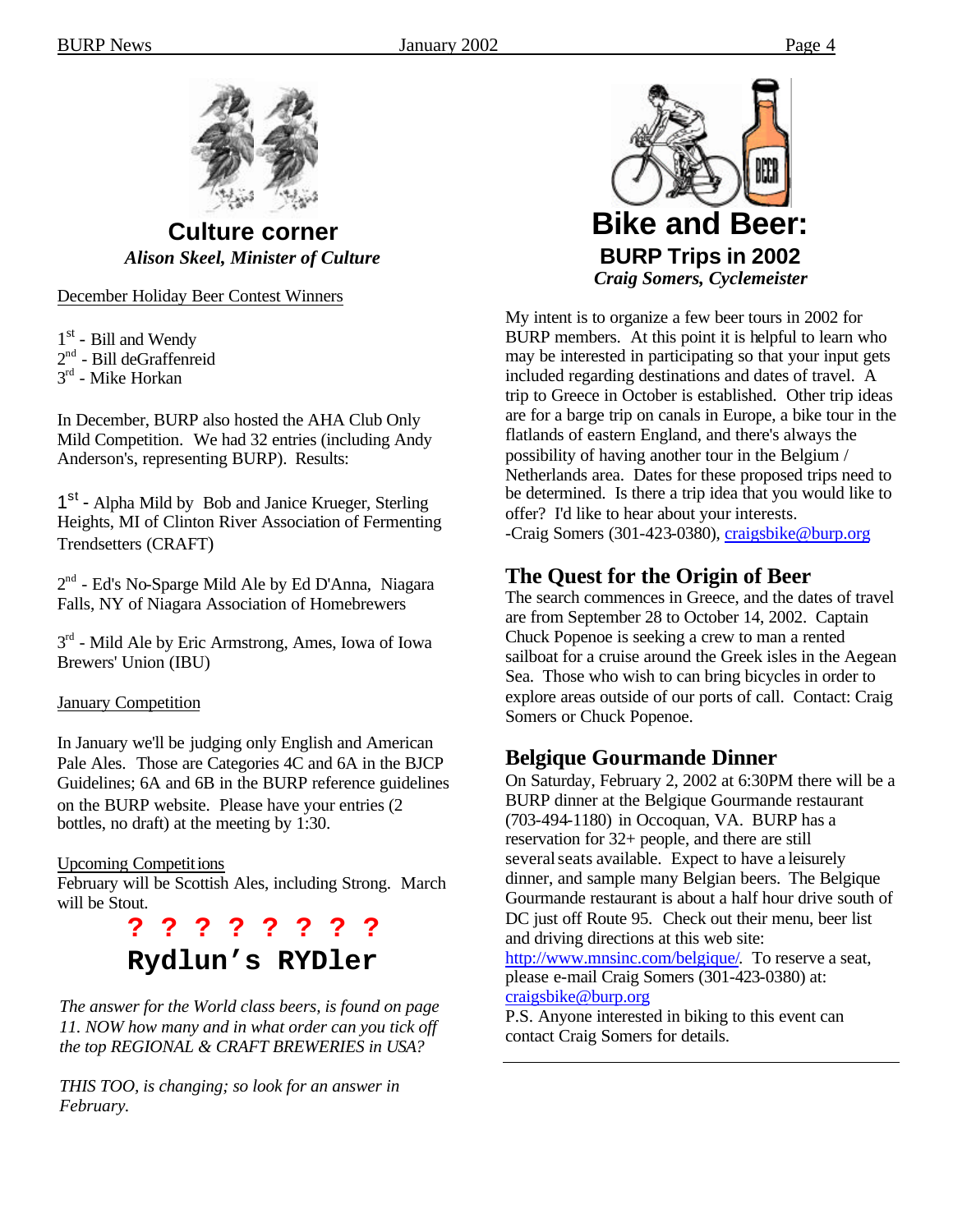

**BURP Wanderings** *Craig Somers*

It's October 10, 2001, and we are traveling from Tournai to Mons, Belgium today. There are three breweries on today's itinerary. We arrive first at Dubuisson. A batch is cooking in their copper kettle. Quarters are so tight that the owner could only show one visitor around at a time, and there are five of us. So instead of giving us a brewery tour, the owner rewards us with a mixed case of Bush and Bush Noel beers. We all stuff a few bottles in our pannier bags. As we start off, Pops suggests, "let's pull over and drink some of this beer." After going a mile, a roadside bench provides a spot to stop and sample. Cheese and bread come out along with several Bush beers, and we have a picnic. Bush is credited with being the strongest beer brewed in Belgium at 12% alcohol by volume. A little further ahead at the center of Pipaix village is the church, and just beyond is a man in a smock crossing the street. I ask him about the location of the Vapeur brewery. He motions us to follow him for he is Jean Louis Otis, the brewer. He invites us to take a seat at one of the large tables in his rustic farmhouse tasting room. Soon Jean Louis returns with a tray full of pint glasses filled with Vapeur Cochonne, a copper colored beer with a rich brown ale flavor and a foamy head. "This tastes like British ale", I say. The sweetness and strength of this beer become apparent with more sips. A large basket of walnuts is set before us, and Jean Louis demonstrates how to crack them open using the palm of one's hand. Everyone takes a big handful, and begins to eat. Before any glasses are emptied, a pitcher of Vapeur Cochonne appears on the table and two more will follow. Jean Louis serves us a wheel of cheese and

a loaf of dense bread that he makes using beer as an ingredient. The feast goes on as a board loaded with various cheeses arrives next at the table. Vapeur Cochonne (English translation "steamed pig") at 9% alcohol by volume is showing signs of its impact. Gordon teases Jamie by announcing to Jean Louis that she switches around and sleeps with different men each night. Jamie reacts by throwing a walnut at Gordon, but it misses and shatters Joe's glass. So Jean Louis gets out a tall slender bottle of Espirit de Vapeur Cochonne that is a distilled version of the beer, and presents everyone with a shot glass full. It tastes like single malt scotch. After taking a sip, Gordon offers me the rest of his Espirit de Vapeur Cochonne. I say, "what are you, a wimp?" Gordon later confided, "I took that as a challenge and was determined to drink the whole thing." The CAMRA guide states that Vapeur is now believed to be the last steam-powered brewery in the world. Jean Louis gives us a tour, and we each buy something at the brewery shop. Pops picks up the neatest souvenir of our trip – a Vapeur beer coaster depicting a contented drinker with the word "burp" coming from his mouth. Gordon inquires of Jean Louis about directions to the Dupont brewery. "It's a good brewery to visit and is not far away", says Jean Louis, "but I recommend that you leave it for another day." Jean Louis points out a canal on our map, and says that there is a paved path along it that will take us to Mons. The group wobbles off, but I soon stop to take a nap. Once I get going, I find the canal and it's a pleasant cruise. While crossing the Grand Place in Mons which is lined with cafes, I hear someone call my name. The rest of the group is at an outdoor table. I join them and drink a beer named Montagnarde which comes from a nearby brewery called Abbaye des Rocs. After checking in at the hotel, I eat a cone full of Belgian frites that I buy from a street vendor. Back in my room, I stretch out on the bed and savor the memory of this fine day. I think to myself that Jean Louis Otis lives the most gratifying life that I can imagine. He brews fabulous beer in a peaceful village in the Belgian countryside. He is the most generous host that I have encountered. What a pleasure it must be for Jean Louis to be able to serve his guests such magnificent beer, cheese, bread and spirits that are his own creation.

P.S. This was far from typical in regards to beer consumed during the bike ride portion on a usual day during our trip. Chuck "Pops" Popenoe, Jamie Langlie, Gordon Goeke and Joe Gromala from Chicago were with me on October 10, 2001. There were nine persons that participated for either one, two or three weeks of the BURP Southern Belgium Tour which lasted altogether from September 28 until October 22, 2001.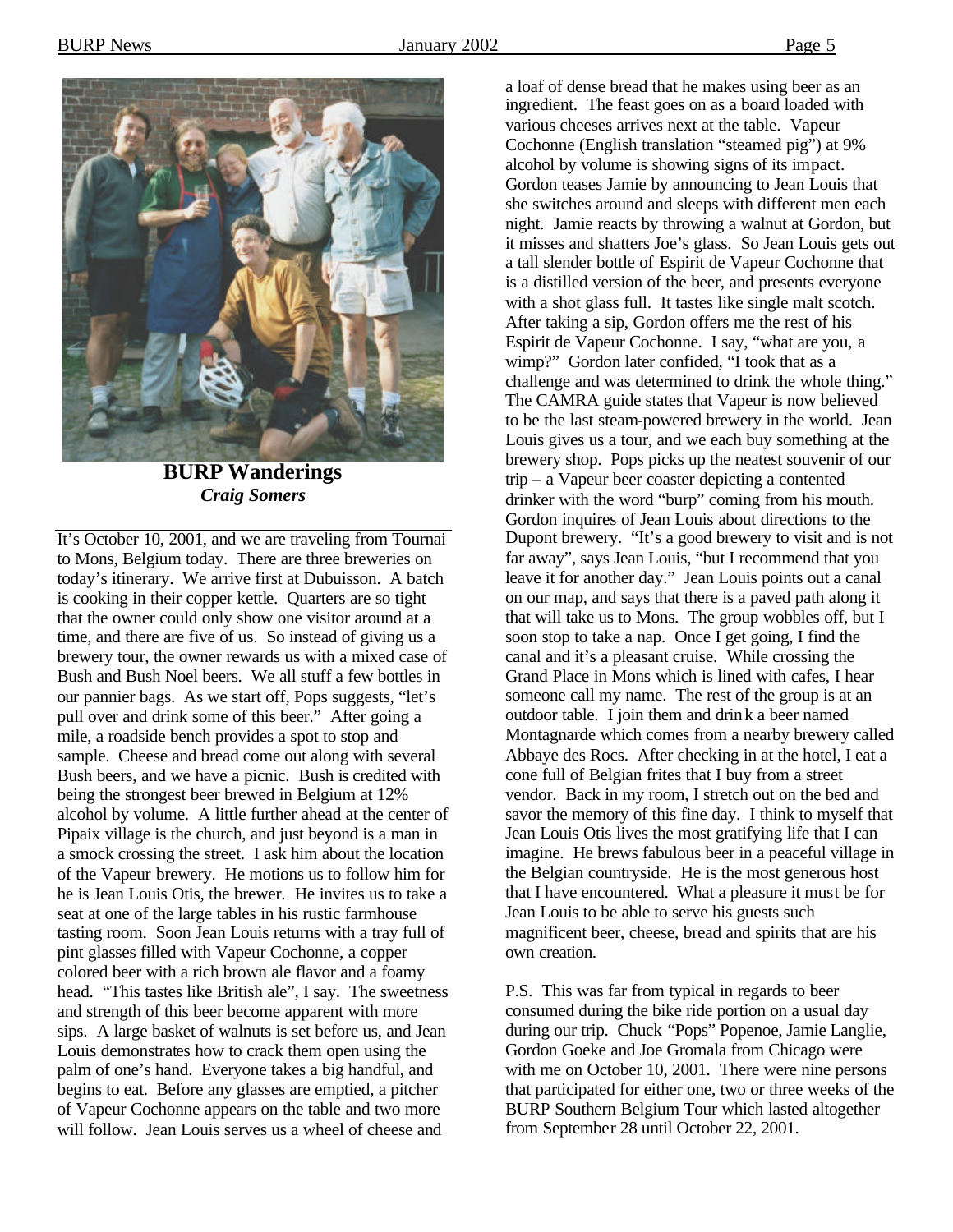

Were you lucky enough to have tried the winning beer at this year's Real Ale Contest? You had to move quickly, because after the winner was announced, the keg quickly emptied. The winning beer was brewed by Bill & Wendy, who were also the hosts of the event. While they call it a "brown porter", it is more a hybrid style as it combines the rich malt aroma and flavor of a brown porter with the strength of a robust porter. In any event, it's quite tasty.

Bill & Wendy's Brown Porter

OG - 1.055 FG - 1.014

Ingredients for 10 Gal:

19 lb Maris Otter pale ale malt 2.5 lb Brown malt 1 lb Biscuit malt 1 lb Caravienne malt 1 lb Caramalt (Dextrin malt) 0.5 lb Chocolate malt

1 oz EKG hops (6.9% AA) - 60 minutes 1 oz EKG hops (6.9% AA) - 45 minutes 1 oz EKG hops (6.9% AA) - 30 minutes Total IBUs - 35

Wyeast 1187 Ringwood Ale

Single step infusion at 158 degrees F. for 60 minutes. Sparge with 180 degrees F water to obtain 13 gallons of wort. Boil for 30 minutes, then add 1st hop addition. Add other hop additions as above. Total boil time is 90 minutes.

Ferment at 68 degrees F for 5 days. Rack to secondary and ferment for 10 more days. To be served as a Real Ale, transfer beer to 5 gal. kegs with 0.75 cup dextrose added to each keg. Store kegs at 60-65 degrees F for 2 weeks to achieve carbonation. Chill kegs to 55 F prior to serving.



### **For the Good of the Order**

**Thank You**  *Teresa Marler*

**Steve and I would like to thank everyone at BURP for your support and friendship concerning the loss of my sister Debbie in the plane crash in NY on 11/12. It really means a lot to us to have such good and caring friends in our BURP "family." Thank you also for your contributions at the November meeting to the Deborah J. Fontakis Memorial Foundation. The Foundation was established to provide college tution assisatance to my sister's children. My family and I truly appreciate your generosity.**

# **Editors' Corner** *Paul & Jamie Langlie, Ministers of Truth*

*We wholeheartedly thank the BURP membership for the support we received during our brief tenure as newsletter co-editors. It's been informative and satisfying to serve y'all. Best wishes for the incoming editor. When the publishing crunch occurs, give a call – we consult for payments in beer*  $\odot$ *. We look forward to continue serving BURP in other ways.* 



**BURP Elections 2002 Candidates' Statements**

Once again, it is time to elect new officers to serve us as leaders of BURP. An online ballot and voting instructions are available at the BURP website, **www.burp.org/elections**, until January 20, 2002. You also can vote by mail using the ballot included with this newsletter. The winners will be announced at the 26 January 2002 BURP meeting. Position descriptions and candidates' are also found on the website.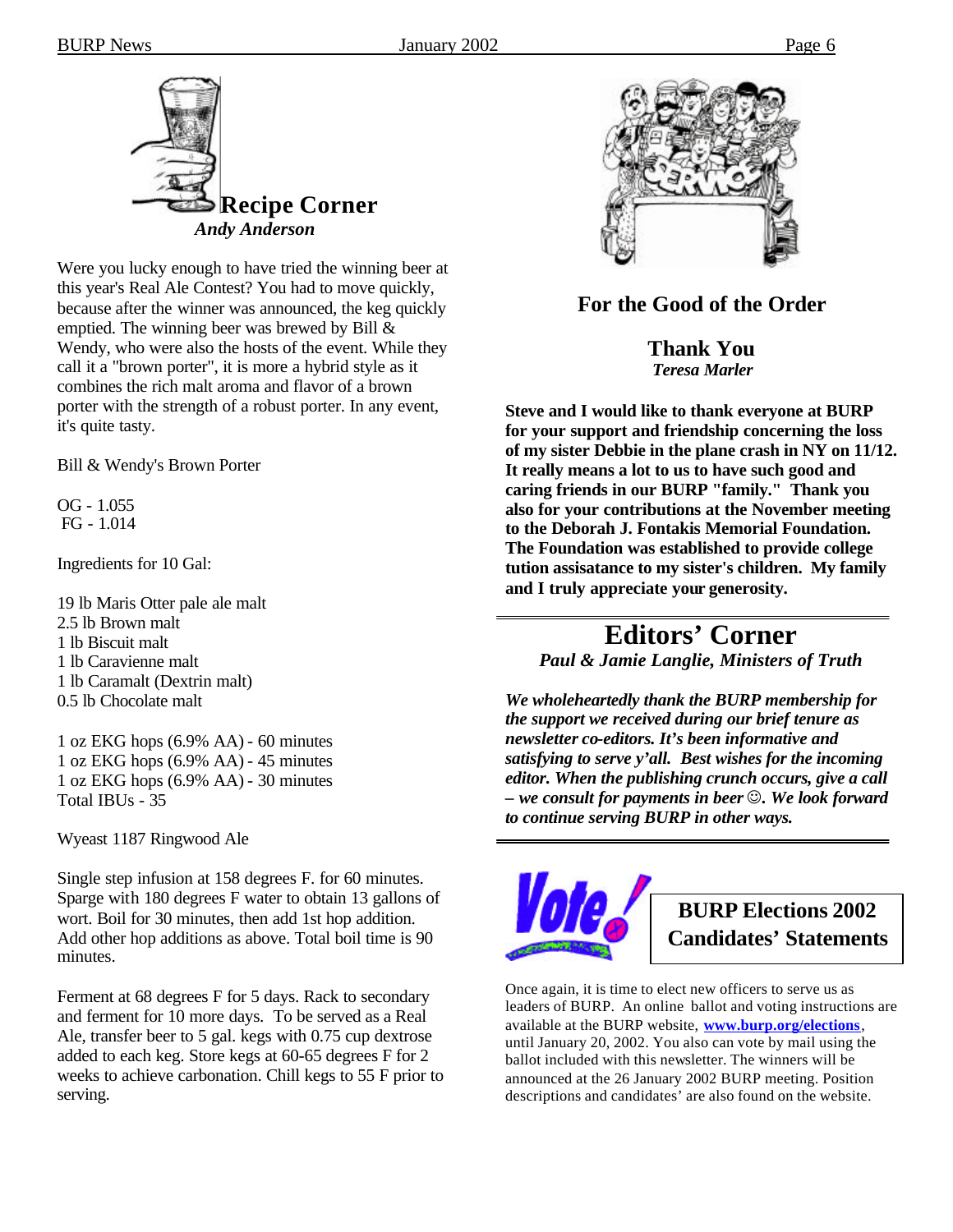

### **History Repeats Itself, Be A Part Of It** *Free Beer Man*

This year BURP will host its  $10<sup>th</sup>$  Spirit of Free Beer (SoFB) competition. Ten years ago in 1992, BURP held its first SoFB and it has since become one of the best and most recognized competitions in the country. I wanted to be a little nostalgic, so I thought I would share some excerpts from past BURP newsletters on the SoFB.

*On May first 186 homebrews were tasted and rated according to their appearance, aroma, flavor, and body. Twenty beer judges, eighteen of whom are participants in the "AHA and HWBTA's Beer Judge Certification Program, were on hand to provide helpful comments to the brewer of each beer and to identify the winners for each category. We had two judges come in from Chicago, two from New York City, one from Cincinnati, and one from Pennsylvania. Ten stewards served beers and otherwise attended to the judges' needs. The Nation's Capital "Spirit of Free Beer" Homebrew Competition is now all over, except for the presenting of awards to the deserving winners. By now, all entrants should have received their score sheets. This competition, the largest to be held in the DC area and one of the largest regional competitions in the country, was an overwhelming success. Many thanks are owed to the Old Dominion Brewing Company, our generous award sponsors, judges, stewards, and entrants. Thanks!" -Tim Artz, 1993*

*"Take 401 beers, 60 beer judges, 15 stewards, 5 supporting staff, 1,600 scoresheets, 300 pencils, 2,000 cups, a beautiful early summer day, and mix it well with 1 keg of calibration beer and 300 grilled bratwurts, and what do you get? If you're not careful, you might get a healthy dose of chaos, but if you're a homebrewer from the mid-Atlantic region, you probably already know that you get the* Spirit of Free Beer *--- the premier homebrew competition of Brewers United for Real Potables (most definitely* not *chaos)." - Mark Stevens, 1997*

*"Merrifield Virginia, Saturday, June 7th. A multitude of judges and stewards gathered early in the morning at Brew America. The task before them, judge the 401 entries in BURP's annual Spirit of Free Beer* 

*competition. This is roughly double the number of entries from last year. By most reports, quality was generally up and the competition was stiff. By the end of the day, several livers may have been bruised, lots of bratwurst had been consumed and the winners had been determined." – Dan Brown, 1997*

*As most of you know, BURP held its 7 th annual Spirit of Free Beer competition on May 22 and 23. The competition was held at the Native Brewing Company facility in Alexandria. I think many people would agree with me that this year's SoFB was one of the smoothest running competitions that we have had. Andy Anderson did a great job coordinating this event. It just goes to show that even a self proclaimed lazy and procrastinating person like Andy can put on an excellent SoFB. - Steve Marler, 1998*

You too can be part of BURP history. You too can be part of an event that has established BURP as a leader amongst home brew clubs nationwide. The  $10<sup>th</sup>$ anniversary of the Spirit of Free Beer is just around the corner. The month of May will be here before you know it. Now is the time to start planning and to get the word out. Our goal is to make the  $10<sup>th</sup>$  SoFB the best yet, and your knowledge, leadership, energy, and time are needed.

The newly elected Minister of Culture will organize the SoFB, but the Minister of Culture will be in need of a lot of assistance to pull it off.

#### **Volunteers are needed immediately for the following positions**:

- **Registrar:** The registrar is responsible for coordinating all aspects of entry registration.
- **Prize Coordinator:** The prize coordinator is responsible for obtaining the prizes that will be given out to the winners.
- **Marketing Coordinator:** The marketing coordinator is responsible for getting contest information out to prospective entrants.

If you would like more information on these positions or, better yet, would like to volunteer for one of these positions please contact:

Robert Stevens (301-588-0580, roanne2@aol.com) or Steve Marler (703-527-4628, marler@burp.org).

Be a part of history, become a part of the SoFB organizing committee.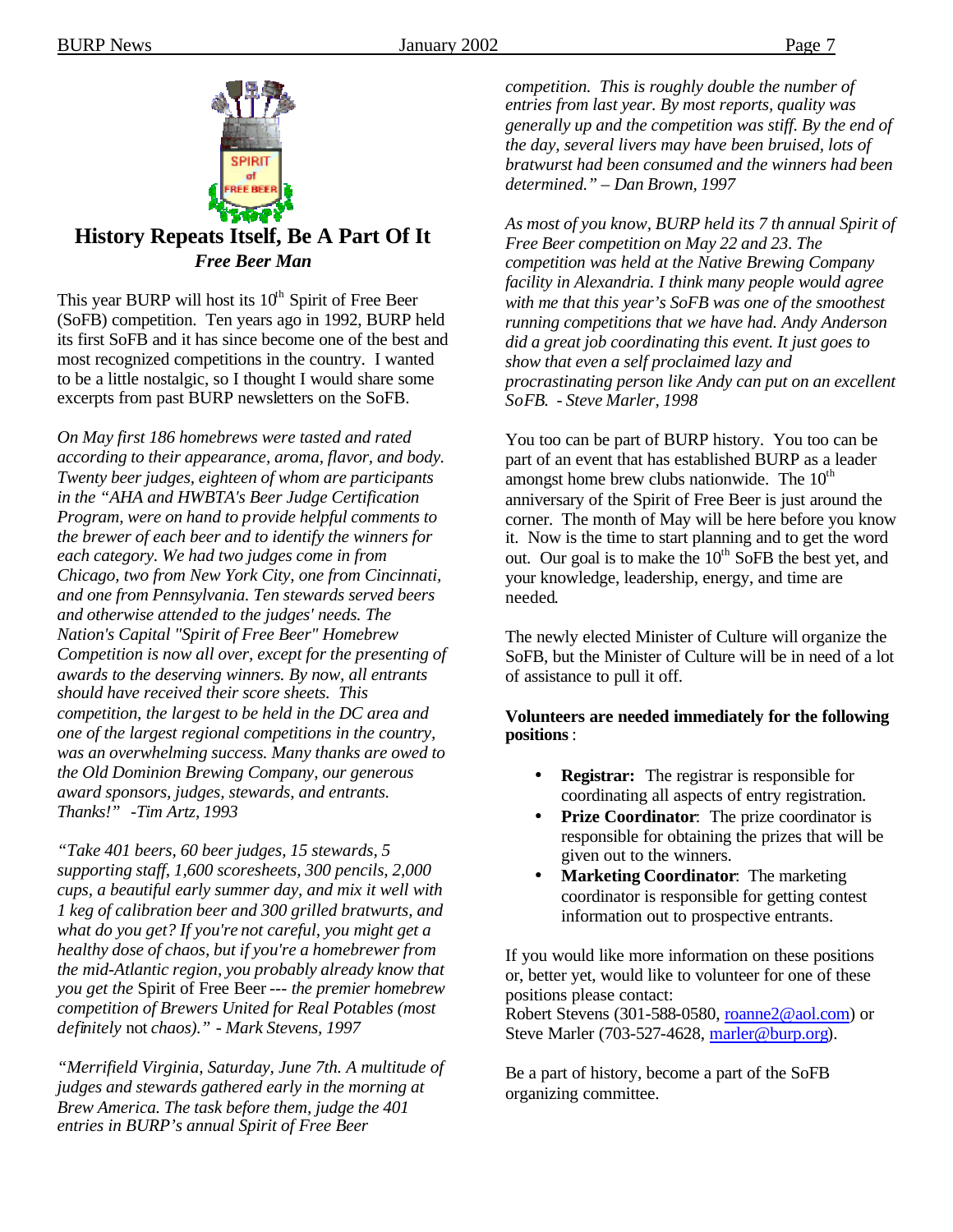

# **BURP Brewer of the Year Competitions**

Starting January 2002, there will be two separate brewer of the year competitions:

1) The BURP Brewer of the Year: Open to any BURP member in good standing.

2) The BURP Freshman Brewer of the Year: Open to any BURP member who has not placed in a BURP competition in the last three years. The Minister of Culture reserves the right to classify someone as an experienced brewer and disqualify that person from the competition (i.e., a new BURP member who may be a well known experienced brewer from another club or region of the country).

Upon entering a competition, the BURP member must declare which competition they are entering. The BURP members amassing the most points from the designated BURP sponsored competitions will be awarded the BURP Brewer of the Year awards.

The Brewer of the Year points will be award in 2002 for the following competitions.

- 1) Monthly competitions, which use the BJCP scoring system and that the Minister of Culture has sanctioned and published in the BURP Newsletter as a Brewer of the Year qualifier.
- 2) Spirit of Free Beer Competition Categories (ex. Amber and dark Lagers).
- 3) Spirit of Free Beer Competition Best of Show.
- 4) Other regional competitions that the Minister of Culture has sanctioned and published in the BURP Newsletter as a Brewer of the Year qualifier (i.e., Spirit of Belgium).

Points be awarded based on the results of sanctioned competitions in the following manner:

- 3 points will be awarded for  $1<sup>st</sup>$  place
- 2 points will be awarded for  $2<sup>nd</sup>$  place
- 1 point will be awarded for  $3<sup>rd</sup>$  place

At the end of the competition year, recognition will be given to the BURP members that come in First, Second, and Third place.

In the case of a tie, all BURP members who have accumulated the highest number of points will be recognized as Brewer of the Year. A tie will result in a reduction of the number of BURP members who receive recognition for second and or third place by the total number of people who tie for first place minus one.

The number of entries a brewer can enter in a subcategory for the Spirit of Free Beer will be determined by the SoFB competitions coordinator. If a BURP member wishes to enter more than one beer per BJCP subcategory in a monthly competition, each beer must come from a separate batch. The bottom line is, no wort splitting. (i.e., you can not enter beers that come from the same wort and use different hops, hopping levels, or different yeast strains). The Minister of Culture can make an exception for the following BJCP category/subcategories: Fruit lambics-style ales (20a), Fruit Beers (21), Spice/Herb/Vegetable beers (22), Other fruit melomels (25a), Specialty Cider and Perry (26c).

The competition will run from January through November.

All issues and complaints about the Brewer of the Year competition must be submitted to the Brewer of the Year Competition Committee for a ruling. The Competition Committee will consist of the BURP Fearless Leader, the BURP Minister of Culture, and the second place Brewer of the Year finisher from previous year's Competition.

# **2002 Competition Schedule**

### *Brewer Of the Year Competitions*

(These are the Competitions that **will** count towards Brewer of the year points)

Jan: Pale Ale (BJCP: 6A, 4C) Feb: Scottish and Scottish Strong (BJCP: 5, 11B) Mar: Stouts (BJCP: 16) & Porters (Off Line, BJCP: 15) Apr: IPA (BJCP: 7) May SOFB Jun: Bocks (BJCP: 14) Jul: Light Lagers (BJCP: 1, 2) Aug (Mash Out): Weizen (BJCP: 17) Sep: Octoberfest (Germen Amber Lagers BJCP: 9) Oct: Strong Ales (BJCP: 11,12, and 18) Nov: Real Ale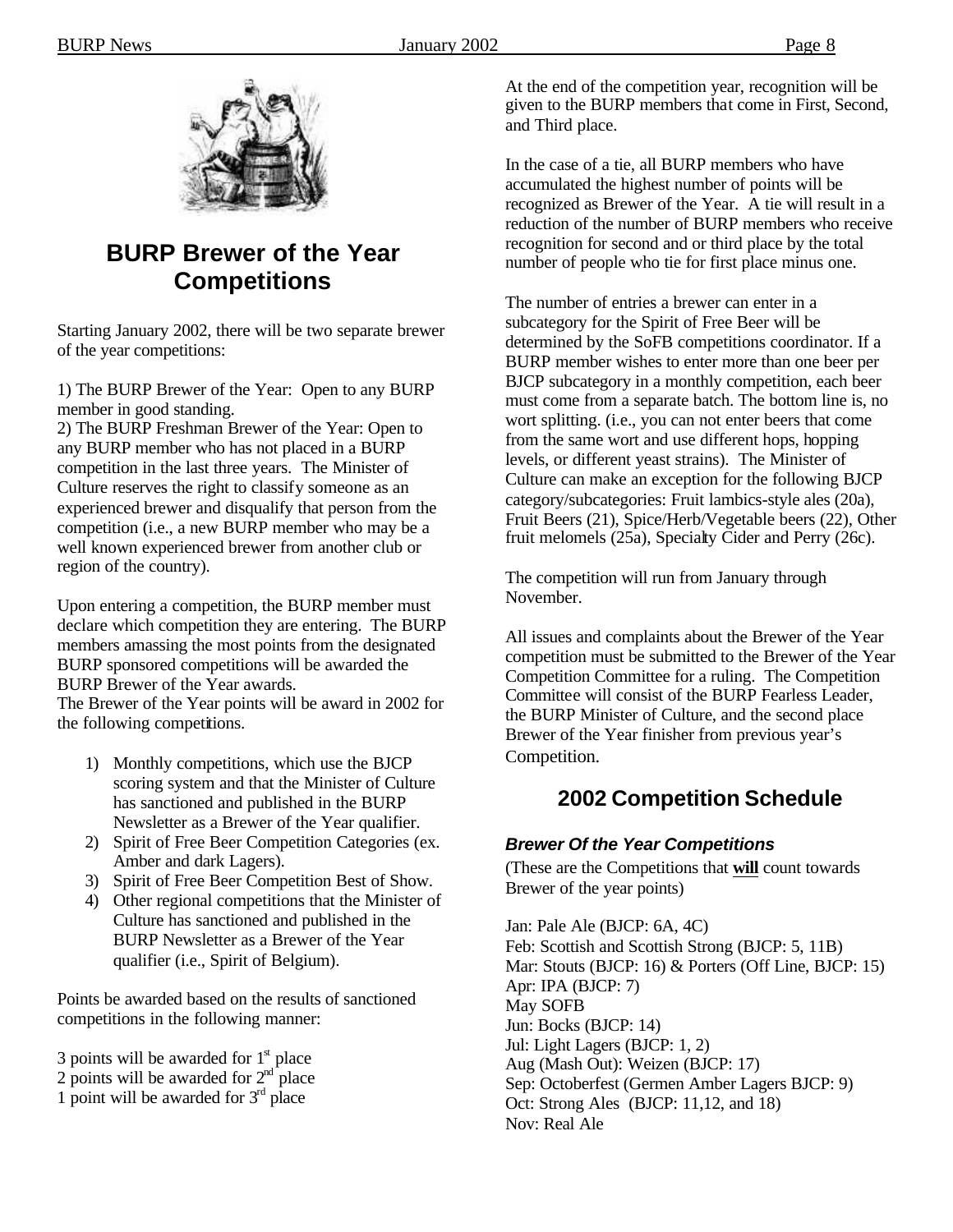#### *Possible Other Competitions*

(These competitions **will not** count towards brewer of the year points. Schedule to be finalized in February. )

Jun: Virginia vs Maryland (DC residents can go to either side) Extract Contest Aug: Clone Competition – Style to be selected by last year's winner Sep: German Beer Competition Oct: Indigenous Beers Dec: Spice, Herb, Vegetable Beers (OFF Line, BJCP: 21 and 22 )

# **? ? ? ? ? ? ? ? ? ?**

#### *Answer to December Rydlun's RYDler:*

*In order of current volume of production, the 10 largest "originators" and their flagship brews seem to be:*

*1. ANHEUSER-BUSCH COMPANIES, Inc. HQ in MO. ["Founded in 1952"] - "Bud"*

*2. INTERBREW, Belgium, - newer mergers & acquisitions include Bass, Becks, Carlings, Labatt, Stella Artois, etc... some contested, to be divested, maybe.*

*3. HEINEKEN, Holland - Heineken; acquired Whitbred [old man Heineken just died @ 78 yrs young]*

*4. AMERICAN BEVERAGE "AmBev" of Brazil - Brahma*

*5. SOUTH AFRICAN BREWERIES, South Africa - Castle; now includes Lion, Pilsner Urquel*

*6. ALTRIA GROUP, formerly Phillip Morris, MILLER BREWING Co. HQ in WI - Miller [founded 1855]*

*7. CARLSBERG, Denmark - Carlsberg; just acquired Orkla's Pripps Ringes and Feldshosshen*

*8. SCOTTISH & NEWCASTLE, UK - Newcastle, Guinness; now controls Kronenbourg*

*9. GRUPO MODELO, Mexico - Corona, also Modelo, Pacifico...* 

*10. ASAHI BREW, Japan - Asahi*

Together, the above "Top Ten" account for under 45% of World-wide production.

### **BURP OFFICERS**

| <b>Office</b>          | <b>Officer</b>      | <b>Phone/E-mail</b> |
|------------------------|---------------------|---------------------|
| <b>Fearless Leader</b> | <b>Bill Ridgely</b> | $(301)$ 762-6523    |
|                        |                     | ridgely@burp.org    |
| Minister of            | Wendy Aaronson      | $(301) 762 - 6523$  |
| Enlightenment          |                     | aaronson@burp.org   |
| <b>Minister of</b>     | Alison Skeel        | $(301)$ 942-3622    |
| <b>Culture</b>         |                     | skeel@burp.org      |
| <b>Minister of</b>     | Jamie Langlie       | $(301)$ 933-3081    |
| <b>Truth</b>           |                     | langlie@burp.org    |
| <b>Minister</b> of     | Bob Kepler          | $(703)$ 218-3776    |
| Propaganda             |                     | kepler@burp.org     |
| <b>Minister of</b>     | Ralph Bucca         | $(410)$ 257-0022    |
| <b>Prosperity</b>      |                     | bucca@burp.org      |
| Minister of the        | Lynn Ashley         | $(703)$ 522-5308    |
| Web                    |                     | ashley@burp.org     |
| Libeerian              | Wendy Schmidt       | $(703)$ 866-0752    |
|                        |                     | schmidt@burp.org    |

# **Scottish and Scotch Ales: Now is the Time to Brew One** *Steve Marler*

The BURP Scottish and Scotch Ale competition is not until February, but now is the time to brew one. The reason - cold conditioning. You should plan to cold condition your Scottish or Scotch ale for at least two weeks.

Scottish and Scotch ales are brewed much the same way. Like English ales, the difference between Scottish and Scotch ale is generally gravity. Scottish ales include three different subcategories - light, heavy, and export. The term "wee heavy" is also used for Scotch ales. The nomenclature for Scottish styles is based on the shilling system. This designates the four styles based on the nineteenth century price charged for a barrel of each. Light =  $60$ , heavy =  $70$  and export =  $80$ . Scotch ales are designated with values ranging from 90 to 160.

Scotch and Scottish ales are traditionally fermented at low temperatures and have a low level of attenuation. The low attenuation associated with the style generally results from high mash temperatures and a little from the low fermentation temperature.

The malt character of these beers is achieved by extensive cellaring at cold temperatures, low hopping rates to produce a malt balance, use of roast barley, caramelization in the copper, and little or no hop flavor or aroma additions. The use of smoked malts is not traditional and should be avoided.